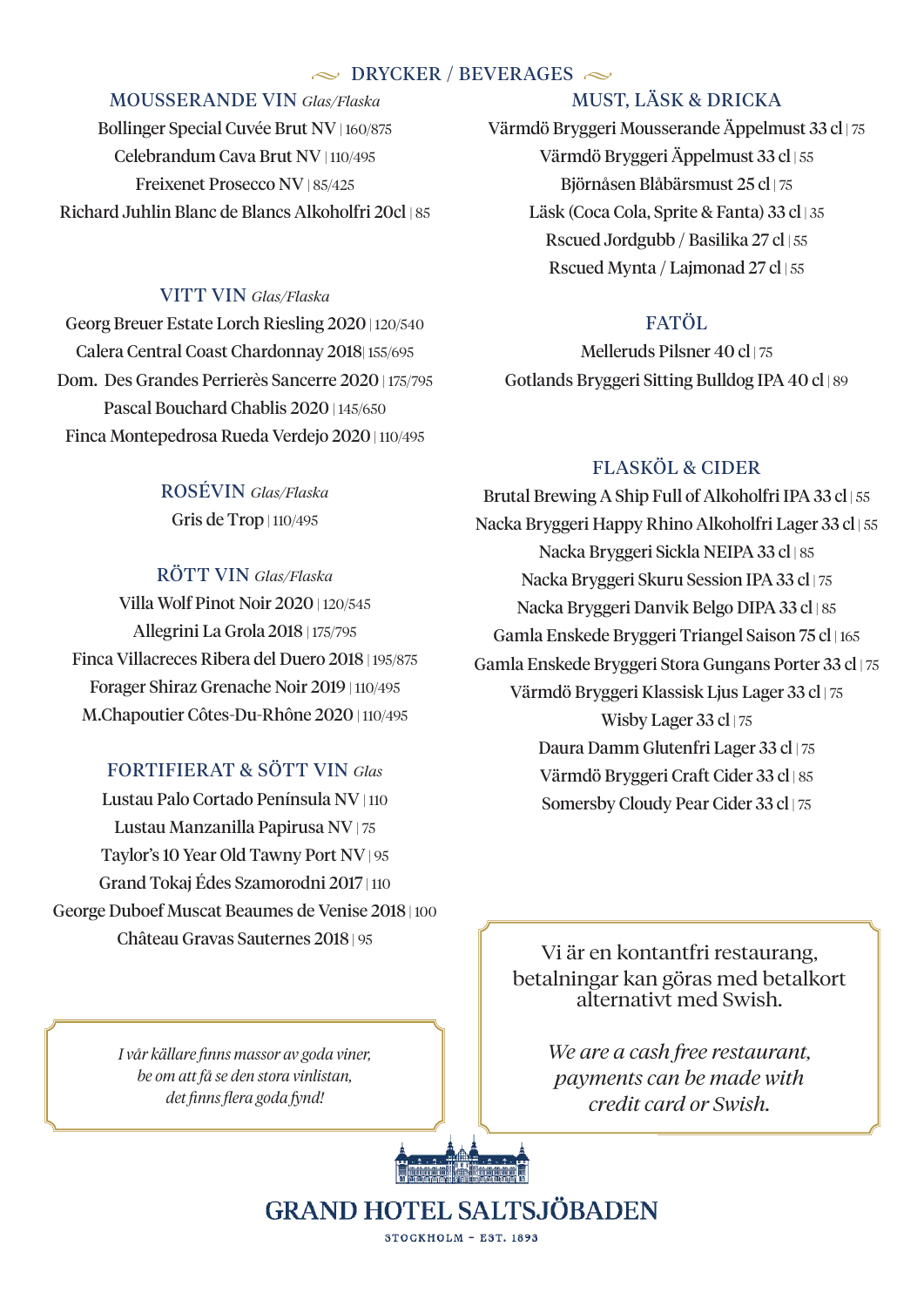

# À LA CARTE MENY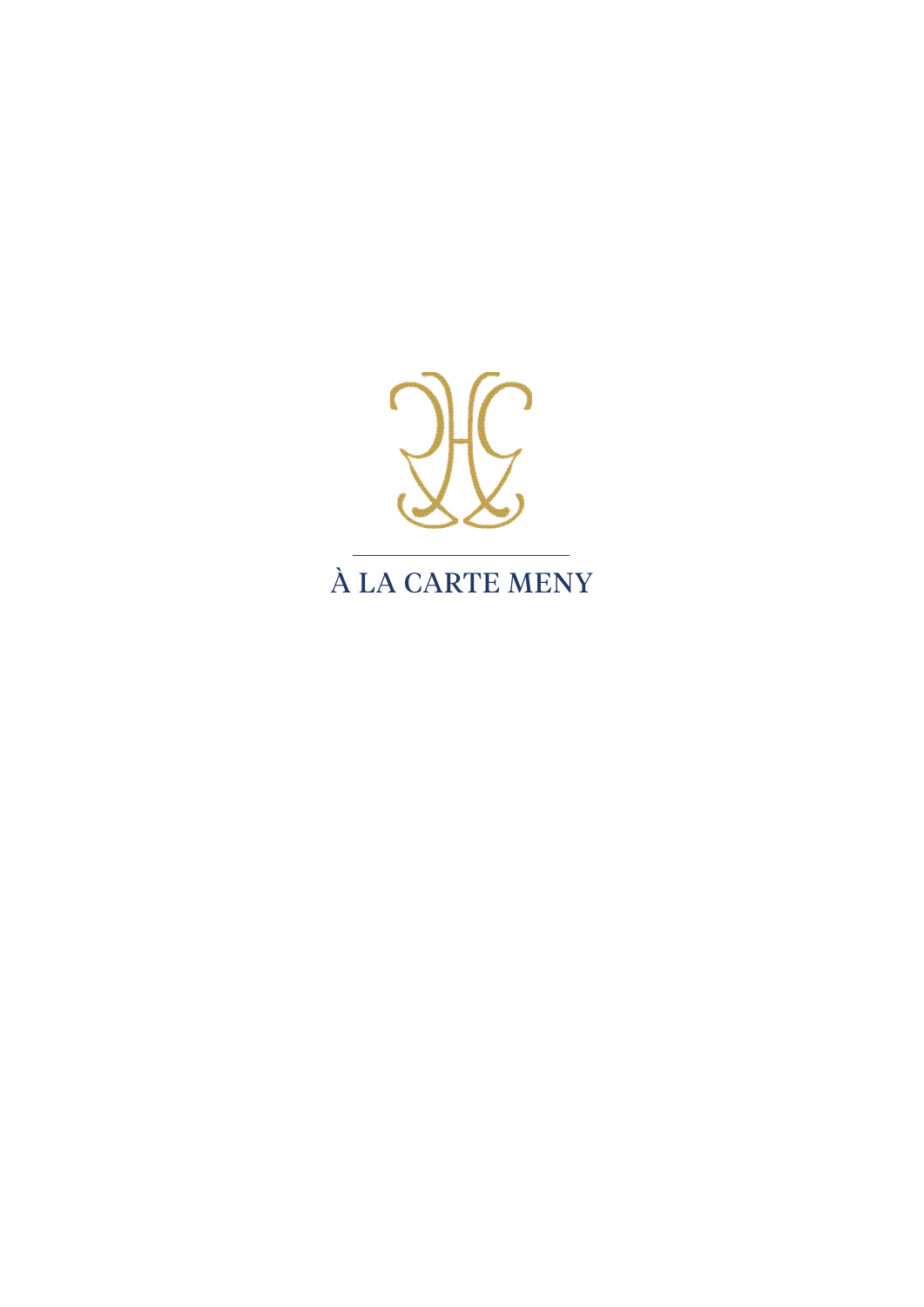### SÄSONGSMENY

### $\sim$  FÖRRÄTTER / STARTERS  $\sim$

## Röding

*Char* Bakad röding med färsk stenbitsrom, rökt blomkål, syltad lök och dill *Baked char with fresh lumpfish roe, smoked cauliflower, pickled onions and dill*

# Kalvfilé

### *Fillet of Veal*

Kalvfilé och friterad bräss med bakad färsk lök, ramslök, ragu på oxmärg samt persilja och potatisbakelse

*Fillet of Veal and deep-fried bras with baked fresh onions, ramson, ragout on beef marrow with parsley- and potato cake*

## Myskmadra

### *Woodruff*

Rabarber- och jordgubbskompott med punchgrädde, glass smaksatt med myskmadra, färska jordgubbar och karamellcrumble *Rhubarb and strawberry compote with punch cream, ice cream flavored with Woodruff, strawberries and caramel crumble*

Meny 695 | Dryckespaket 450

# Hängmörad biff | 265

*Tender beef* Tartar på hängmörad biff med ostron, baerii caviar, ärtor och mandel *Tartar on tender beef with oyster, baerii caviar, green peas and almonds*

BOLLINGER SPECIAL CUVÉE BRUT NV | 160/875

## Röding | 195

*Char* Bakad röding med forellrom, rökt blomkål, syltad lök och dill *Baked char with trout roe, smoked cauliflower, pickled onions and dill*

DOM. DES GRANDES PERRIERÈS SANCERRE 2020 | 175/795

## Sparris | 190

#### *Asparagus*

Inkokt vit sparris och rostad grön sparris med nässlor, pocherat primör ägg, citron och parmesan

*Boiled white asparagus and roasted green asparagus with nettles, poached egg, lemon and parmesan*

GEORG BREUER ESTATE LORCH RIESLING 2020 | 120/540

### FÖR BARN / FOR KIDS

Köttbullar 195 *Swedish meatballs*